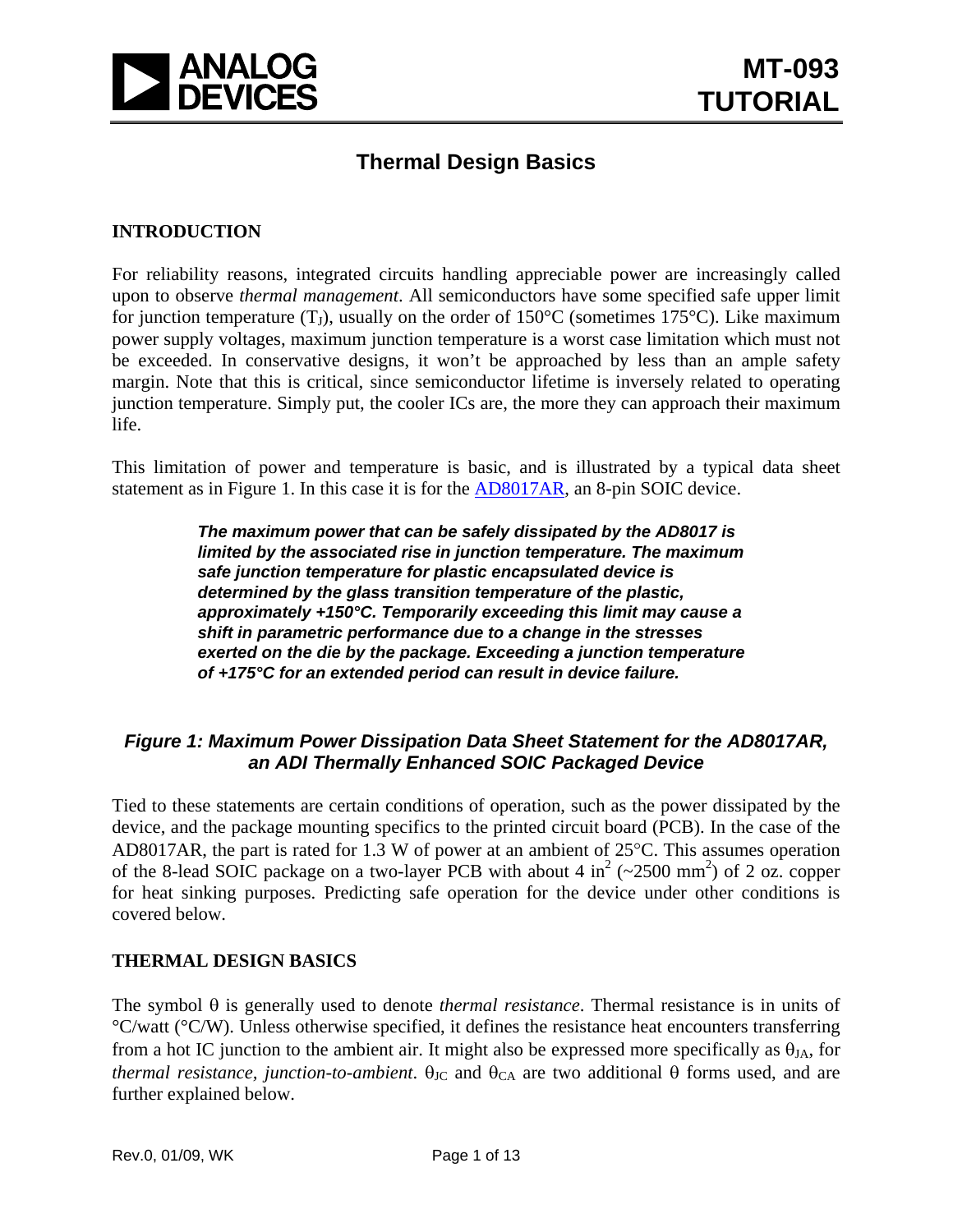# **MT-093**

In general, a device with a thermal resistance  $\theta$  equal to 100°C/W will exhibit a temperature differential of 100°C for a power dissipation of 1 W, as measured between two reference points. Note that this is a linear relationship, so 1 W of dissipation in this part will produce a  $100^{\circ}$ C differential (and so on, for other powers). For the AD8017AR example,  $\theta$  is about 95°C/W, so 1.3 W of dissipation produces about a 124°C junction-to-ambient temperature differential. It is of course this rise in temperature that is used to predict the internal temperature, in order to judge the thermal reliability of a design. With the ambient at  $25^{\circ}$ C, this allows an internal junction temperature of about 150°C. In practice most ambient temperatures are above 25°C, so less power can then be handled.

For any power dissipation P (in watts), one can calculate the effective temperature differential  $(\Delta T)$  in °C as:

$$
\Delta T = P \times \theta \qquad \qquad Eq. 1
$$

where  $\theta$  is the total applicable thermal resistance. Figure 2 summarizes a number of basic thermal relationships.



#### *Figure 2: Basic Thermal Relationships*

Note that series thermal resistances, such as the two shown at the right, model the total thermal resistance path a device may see. Therefore the total  $\theta$  for calculation purposes is the sum, i.e.,  $\theta_{JA} = \theta_{JC} + \theta_{CA}$ . Given the ambient temperature  $T_A$ , P, and  $\theta$ , then  $T_J$  can be calculated. As the relationships signify, to maintain a low  $T_J$ , either  $\theta$  or the power being dissipated (or both) must be kept low. A low ΔT is the key to extending semiconductor lifetimes, as it leads to lower maximum junction temperatures.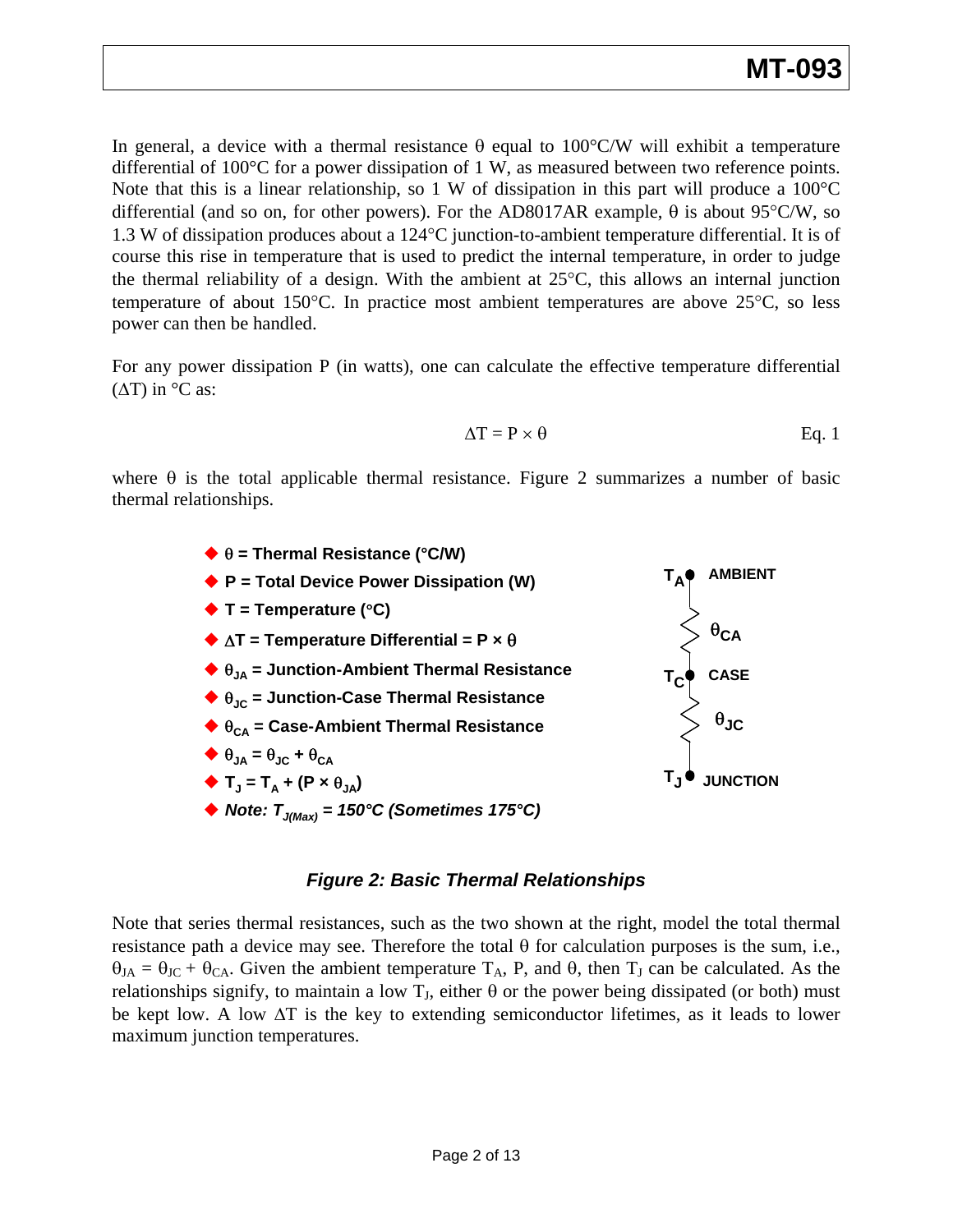In ICs, one temperature reference point is always the device junction, taken to mean the hottest spot inside the chip operating within a given package. The other relevant reference point will be either  $T_c$ , the case of the device, or  $T_A$ , that of the surrounding air. This then leads in turn to the above mentioned individual thermal resistances,  $\theta_{\text{JC}}$  and  $\theta_{\text{JA}}$ .

Taking the most simple case first,  $\theta_{JA}$  is the thermal resistance of a given device measured between its *junction* and the *ambient* air. This thermal resistance is most often used with small, relatively low power ICs such as op amps, which often dissipate 1 W or less. Generally,  $\theta_{IA}$ figures typical of op amps and other small devices are on the order of 90-100°C/W for a plastic 8-pin DIP package, as well as the better SOIC packages.

It should be clearly understood that these thermal resistances are *highly* package dependent, as different materials have different degrees of thermal conductivity. As a general guideline, thermal resistance of conductors is analogous to electrical resistances, that is copper is the best, followed by aluminum, steel, and so on. Thus copper lead frame packages offer the highest performance, i.e., the lowest θ.

## **HEAT SINKING**

By definition, a *heat sink* is an added low thermal resistance device attached to an IC to aid heat removal. A heat sink has additional thermal resistance of its own,  $\theta_{CA}$ , rated in °C/W. However, most current op amp packages don't easily lend themselves to heat sink attachment (exceptions are older TO-99 metal can types). Devices meant for heat sink attachment will often be noted by a  $\theta_{\text{JC}}$  dramatically lower than the  $\theta_{\text{JA}}$ . In this case  $\theta$  will be composed of more than one component. Thermal impedances add, making a net calculation relatively simple. For example, to compute a net  $\theta_{JA}$  given a relevant  $\theta_{JC}$ , the thermal resistance of the heat sink,  $\theta_{CA}$ , or *case* to *ambient* is added to the  $\theta_{\text{JC}}$  as:

$$
\theta_{JA} = \theta_{JC} + \theta_{CA} \qquad \qquad Eq. 2
$$

and the result is the  $\theta_{JA}$  for that specific circumstance.

More generally however, modern ICs *don't* use commercially available heat sinks. Instead, when significant power needs to be dissipated, such as  $\geq 1$  W, low thermal resistance copper PCB traces are used as the heat sink. In such cases, the most useful form of manufacturer data for this heat sinking are the boundary conditions of a sample PCB layout, and the resulting  $\theta_{JA}$  for those conditions. This is in fact the type of specific information supplied for the AD8017AR, as mentioned earlier. Applying this approach, example data illustrating thermal relationships for such conditions is shown by Figure 3. These data apply for an AD8017AR mounted to a heat sink with an area of about 4 square inches on a 2 layer, 2 ounce copper PCB.

These curves indicate the maximum power dissipation vs. temperature characteristic for the AD8017, for maximum junction temperatures of both 150°C and 125°C. Such curves are often referred to as *derating* curves, since allowable power decreases with ambient temperature.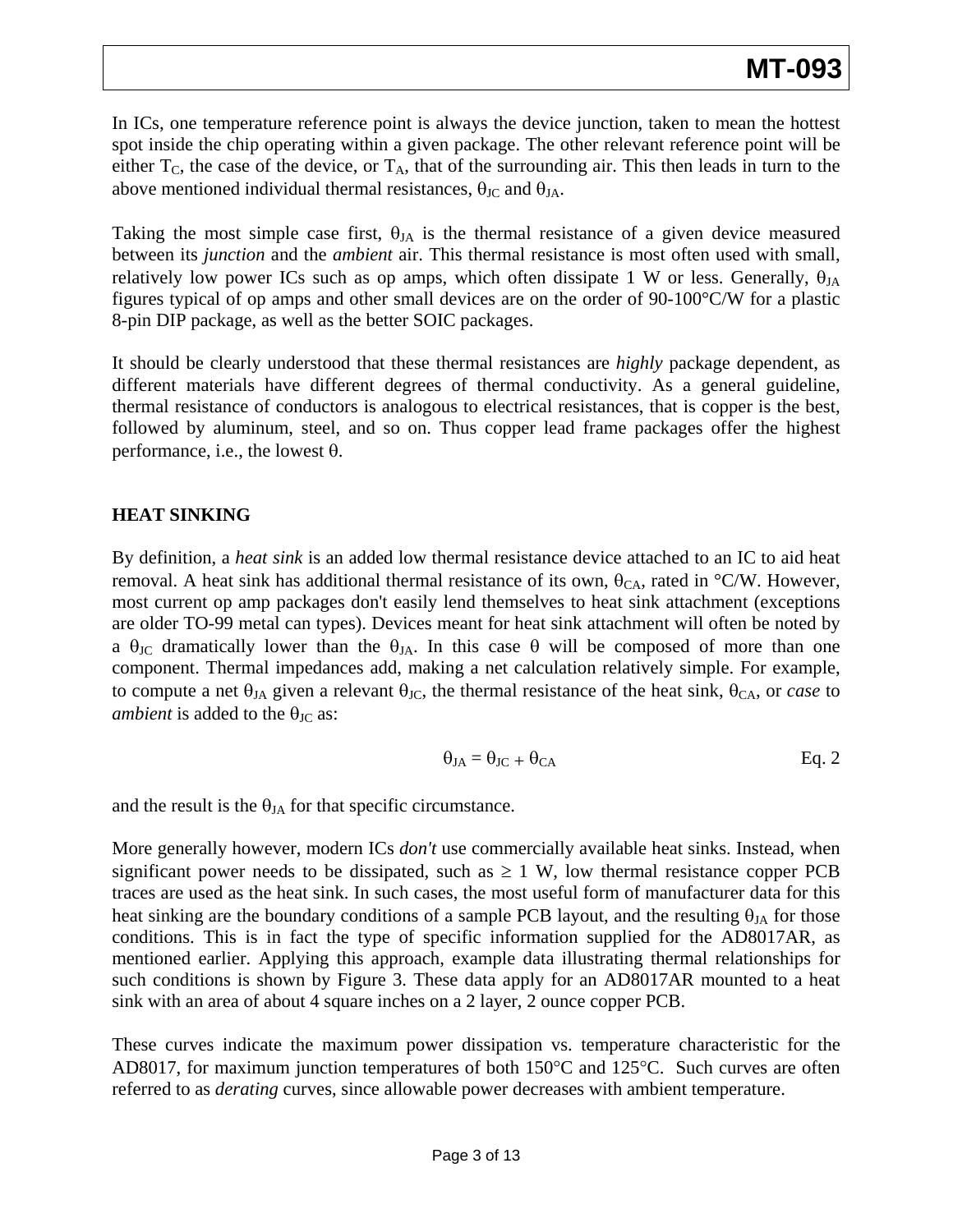

*Figure 3: Thermal Rating Curves for AD8017AR Op Amp* 

With the AD8017AR, the proprietary ADI *Thermal Coastline* IC package is used, which allows additional power to be dissipated with no increase in the SO-8 package size. For a  $T_{J(max)}$  of 150°C, the upper curve shows the allowable power in this package, which is 1.3 W at an ambient of 25 $\rm ^{\circ}C$ . If a more conservative T<sub>J(max)</sub> of 125 $\rm ^{\circ}C$  is used, the lower of the two curves applies.

A performance comparison for an 8-pin standard SOIC and the ADI Thermal Coastline version is shown in Figure 4. Note that the Thermal Coastline provides an allowable dissipation at 25°C of 1.3 W, whereas a standard package allows only 0.8 W. In the Thermal Coastline heat transferal is increased, accounting for the package's lower  $\theta_{JA}$ .



*Figure 4: Thermal Rating Curves for Standard (Lower) and ADI Thermal Coastline (Upper) 8-Pin SOIC Packages*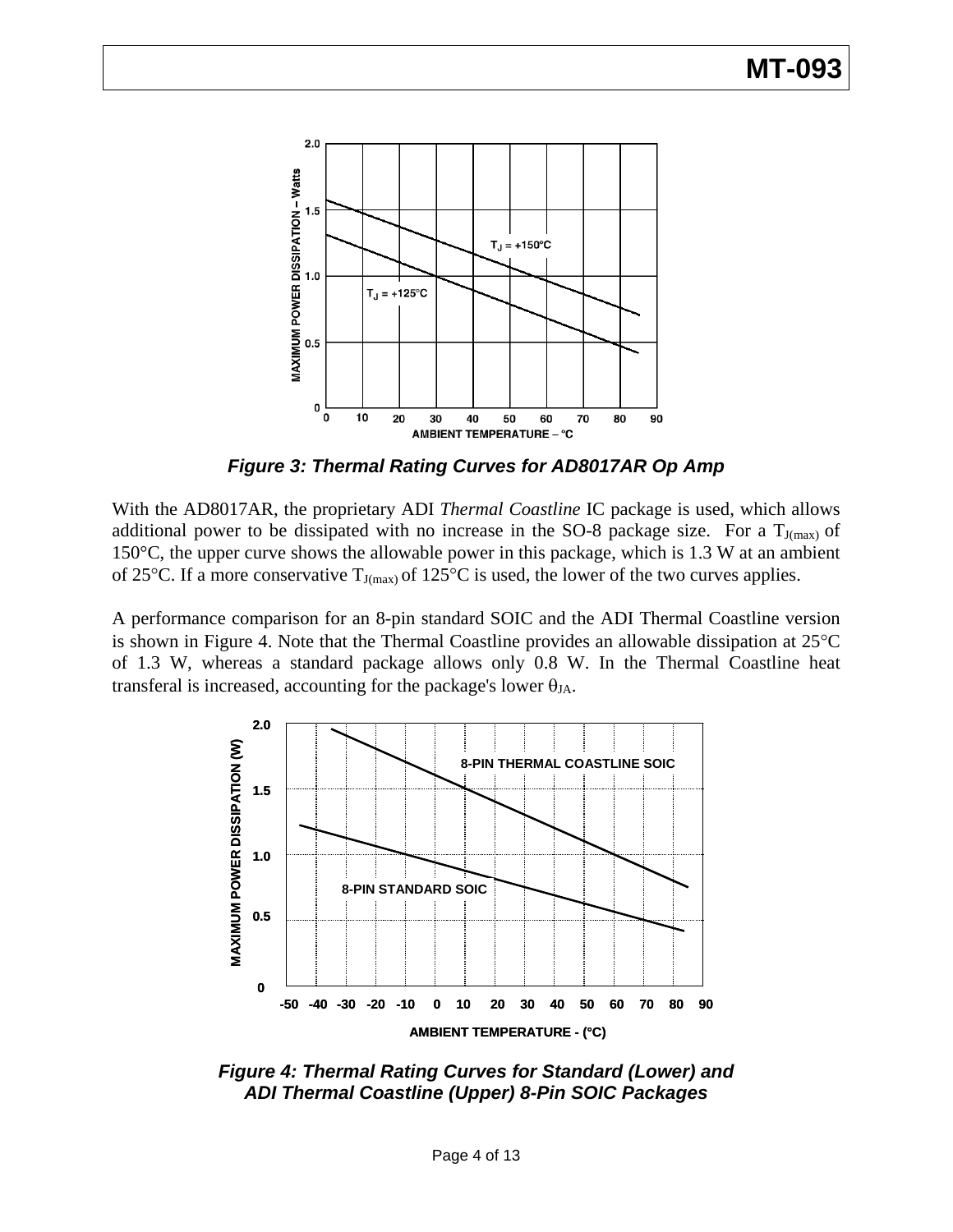Even higher power dissipation is possible, with the use of IC packages better able to transfer heat from chip to PCB. An example is the **[AD8016](http://www.analog.com/en/amplifiers-and-comparators/operational-amplifiers-op-amps/ad8016/products/product.html)** ADSL line driver device, available with two package options rated for 5.5 and 3.5 W at 25°C, respectively, as shown in Figure 5.

Taking the higher rated power option, the AD8016ARP PSOP3 package, when used with a 10  $\text{inch}^2$  1 oz. heat sink plane, the combination is able to handle up to 3 W of power at an ambient of 70 $\degree$ C, as noted by the upper curve. This corresponds to a  $\theta_{JA}$  of 18 $\degree$ C/W, which in this case applies for a maximum junction temperature of 125°C.



*Figure 5: Thermal Characteristic Curves for the AD8016 BATWING (Lower) and PSOP3 (Upper) Packages, for TJ(Max) Equal to 125*°*C* 

The reason the PSOP3 version of the AD8016 is so better able to handle power lies with the use of a large area copper slug. Internally, the IC die rest directly on this slug, with the bottom surface exposed as shown in Figure 6. The intent is that this surface be soldered directly to a copper plane of the PCB, thereby extending the heat sinking.



*Figure 6: Bottom View of AD8016 20-Lead PSOP3 Package Showing Copper Slug for Aid in Heat Transfer (Central Grayed Area)*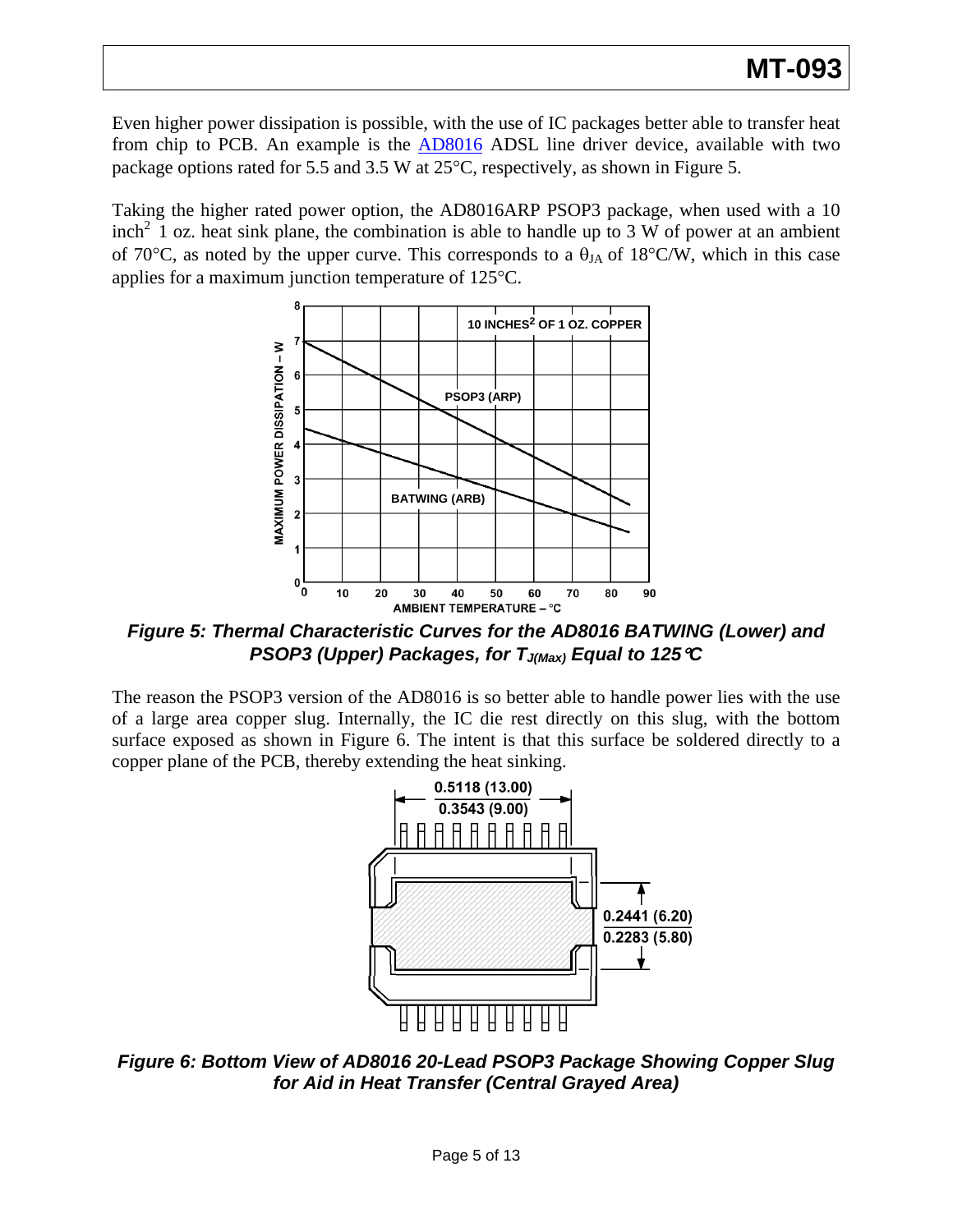Both of the AD8016 package options are characterized for both still and moving air, but the thermal information given above applies *without* the use of directed airflow. Therefore, adding additional airflow lowers thermal resistance further (see Reference 2).

For reliable, low thermal resistance designs with op amps, several design *Do's and Don'ts* are listed below. Consider all of these points, as may be practical.

- 1. Do use as large an area of copper as possible for a PCB heat sink, up to the point of diminishing returns.
- 2. In conjunction with 1), do use multiple (outside) PCB layers, connected together with multiple vias.
- 3. Do use as heavy copper as is practical (2 oz. or more preferred).
- 4. Do provide sufficient natural ventilation inlets and outlets within the system, to allow heat to freely move away from hot PCB surfaces.
- 5. Do orient power-dissipating PCB planes vertically, for convection-aided airflow across heat sink areas.
- 6. Do consider the use of external power buffer stages, for precision op amp applications.
- 7. Do consider the use of forced air, for situations where several watts must be dissipated in a confined space.
- 8. Don't use solder mask planes over heat dissipating traces.
- 9. Don't use excessive supply voltages on ICs delivering power.

For the most part, these points are obvious. However, one that could use some elaboration is number 9. Whenever an application requires only modest *voltage* swings (such as for example standard video, 2 V p-p) a wide supply voltage range can often be used. But, as the data of Figure 7 indicates, operation of an op amp driver on higher supply voltages produces a large IC dissipation, even though the load power is constant.

In such cases, as long as the distortion performance of the application doesn't suffer, it can be advantageous to operate the IC on lower supplies, say  $\pm$ 5 V, as opposed to  $\pm$ 15 V. The above example data was calculated on a dc basis, which will generally tax the driver more in terms of power than a sine wave or a noise-like waveform, such as a DMT signal (see Reference 2). The general principles still hold for these ac waveforms, i.e., the op amp power dissipation is high when load current is high and the voltage low.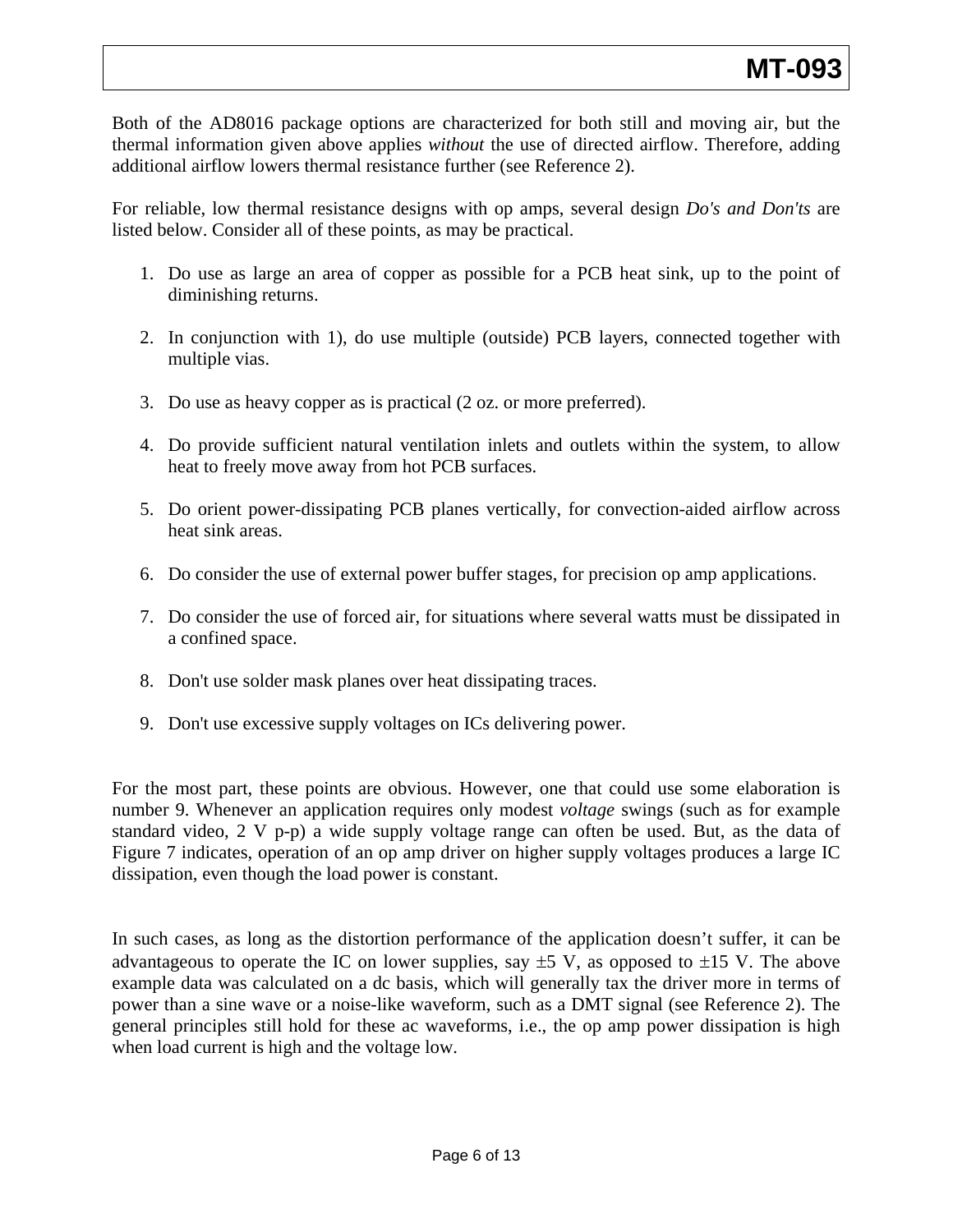

*Figure 7: Power Dissipated in Video Op Amp Driver for Various Supply Voltages With Low Voltage Output Swing* 

While there is ample opportunity for high power handling with the thermally enhanced packages described above for the AD8016 and AD8017, the increasingly popular smaller IC packages actually move in an opposite direction. Without question, it is true that today's smaller packages do noticeably sacrifice thermal performance. But, it must be understood that this is done in the interest of realizing a smaller size for the packaged op amp, and, ultimately, a much greater final PCB density for the overall system.

These points are illustrated by the thermal ratings for the [AD8057](http://www.analog.com/en/audiovideo-products/video-ampsbuffersfilters/ad8057/products/product.html) and [AD8058](http://www.analog.com/en/audiovideo-products/video-ampsbuffersfilters/ad8058/products/product.html) family of single and dual op amp devices, as is shown in Figure 8. The AD8057 and AD8058 op amps are available in three different packages. These are the SOT-23-5, and the 8-pin μSOIC, along with standard SOIC.

As the data shows, as the package size becomes smaller and smaller, much less power is capable of being removed. Since the lead frame is the only heatsinking possible with such tiny packages, their thermal performance is thus reduced. The  $\theta_{JA}$  for the packages mentioned is 240, 200, and 160°C/W, respectively. Note this is more of a *package* than *device* limitation. Other ICs with the same packages have similar characteristics.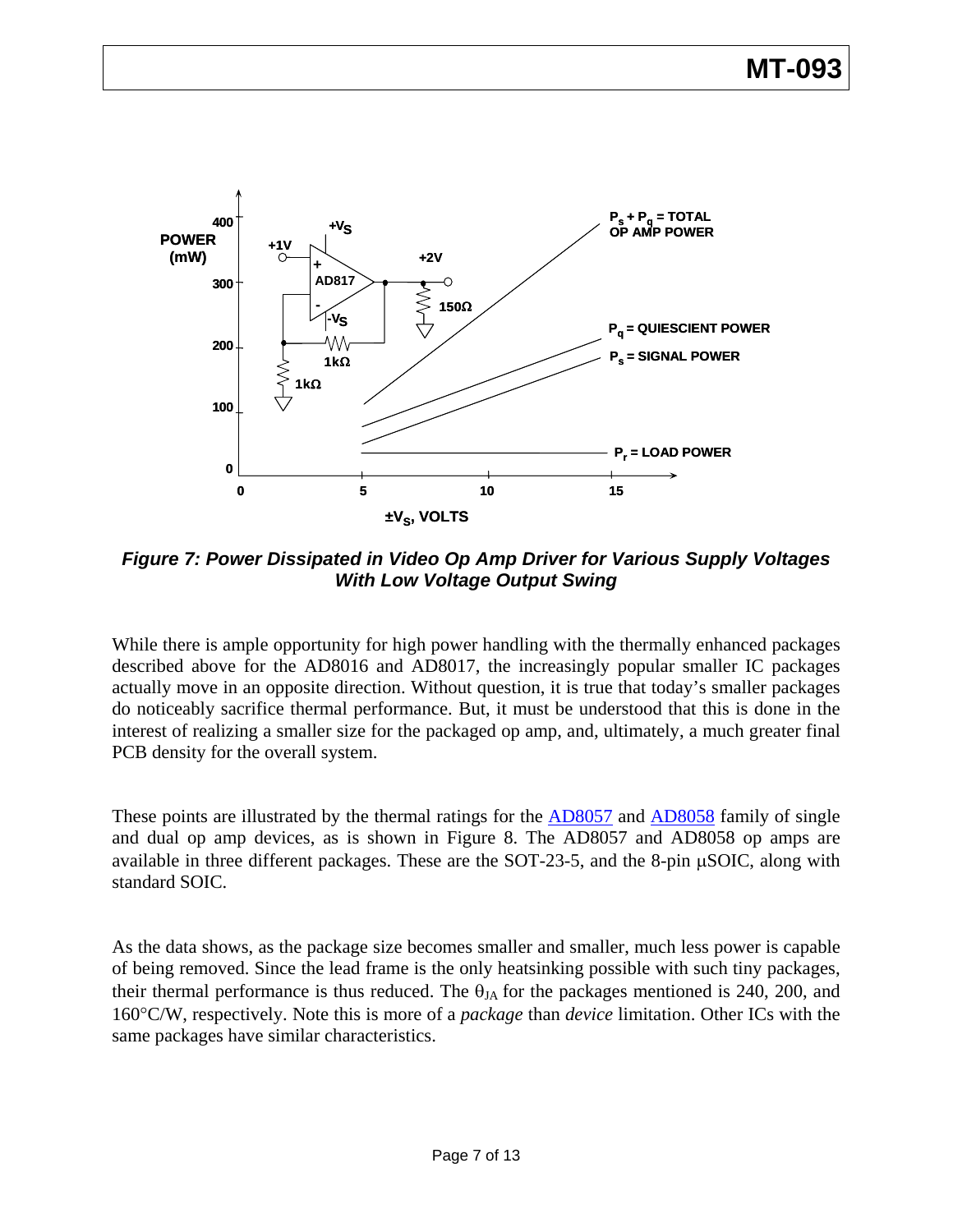

*Figure 8: Comparative Thermal Performance for Several AD8057/58 Op Amp Package Options* 

## **DATA CONVERTER THERMAL CONSIDERATIONS**

At first glance, one might assume that the power dissipation of an ADC or a DAC will remain constant for a given power supply voltage. However, many data converters, especially CMOS ones, have power dissipations that are highly dependent upon not only output data loading but also the sampling clock frequency. Since many of the newer high-speed converters can dissipate between 1.5 and 2 W maximum power under the worst case operating conditions, this point must be well understood in order to ensure that the package is mounted in such a way as to maintain the junction temperature within acceptable limits at the highest expected operating temperature.

The discussion on grounding in [Tutorial MT-031](http://www.analog.com/static/imported-files/tutorials/MT-011.pdf#page=8) emphasized that the digital outputs of high performance ADCs, especially those with parallel outputs, should be lightly loaded (5-10 pF) in order to prevent digital transient currents from corrupting the SNR and SFDR. Even under light output loading, however, most CMOS and BiCMOS ADCs have power dissipations which are a function of sampling clock frequency and in some cases, the analog input frequency and amplitude.

For example, Figure 9 shows the **[AD9245](http://www.analog.com/en/analog-to-digital-converters/ad-converters/ad9245/products/product.html)** 14-bit, 80-MSPS, 3-V CMOS ADC power dissipation versus frequency for a 2.5-MHz analog input and 5-pF output loading of the data lines. The graphs show the digital and analog power supply currents separately as well as the total power dissipation. Note that total power dissipation can vary between approximately 310 mW and 380 mW as the sampling frequency is varied between 10 and 80 MSPS.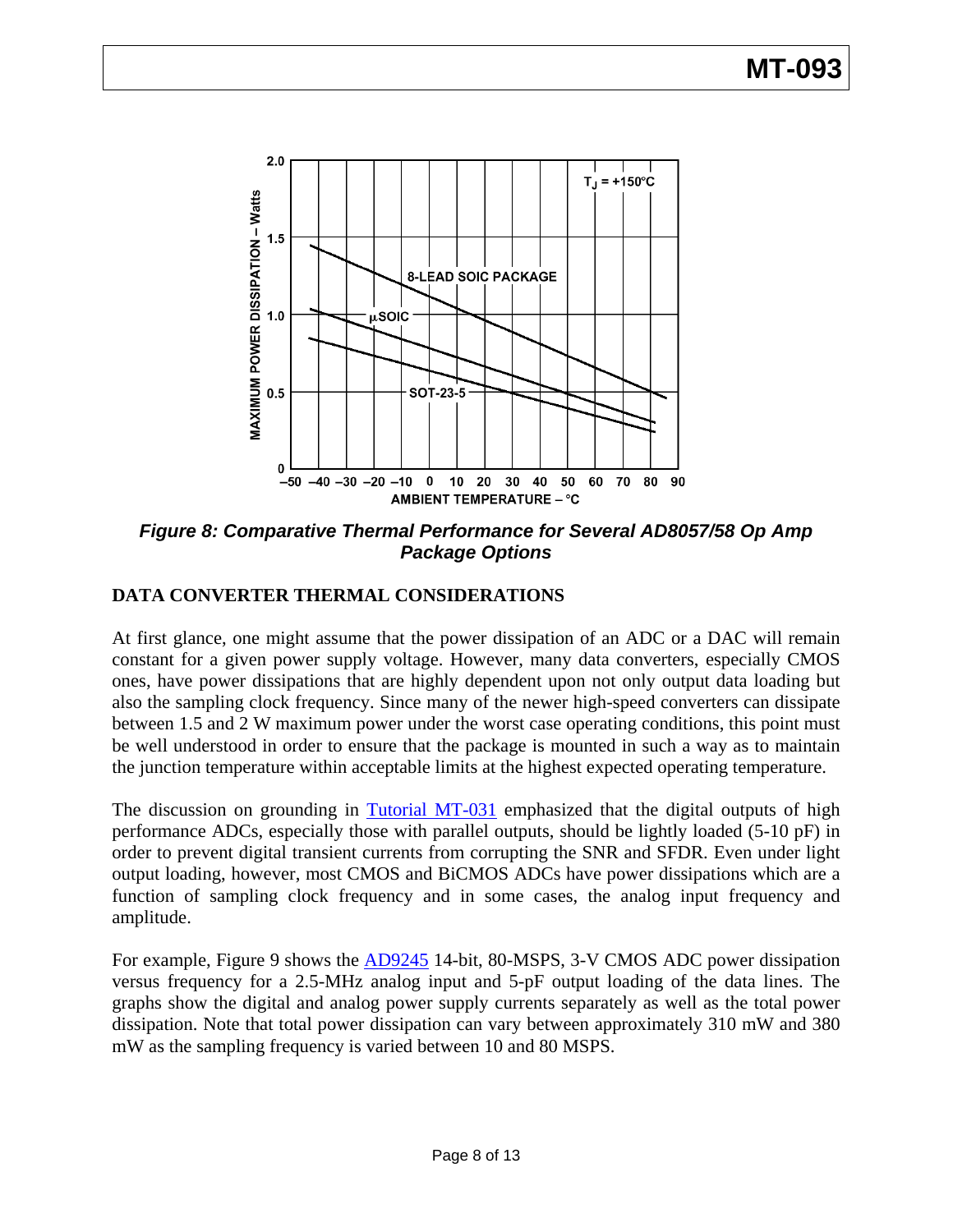

*Figure 9: AD9245 14-Bit, 80-MSPS, 3-V CMOS ADC Power Dissipation vs. Sample Rate for 2.5-MHz Input, 5-pF Output Loads* 

The AD9245 is packaged in a 32-pin leadless chip scale package as shown in Figure 10. The bottom view of the package shows the exposed paddle which should be soldered to the PC board ground plane for best thermal transfer. The worst-case package junction-to-ambient resistance,  $\theta_{JA}$ , is specified as 32.5°C/W, which places the junction 32.5°C  $\times$  0.38 = 12.3°C above the ambient for a power dissipation of 380 mW. For a maximum operating temperature of  $+85^{\circ}$ C, this places the junction at a modest  $85^{\circ}C + 12.3^{\circ}C = 97.3^{\circ}C$ .



θ**JA = 32.5°C/W, PER EIA/DESD51-1, STILL AIR**

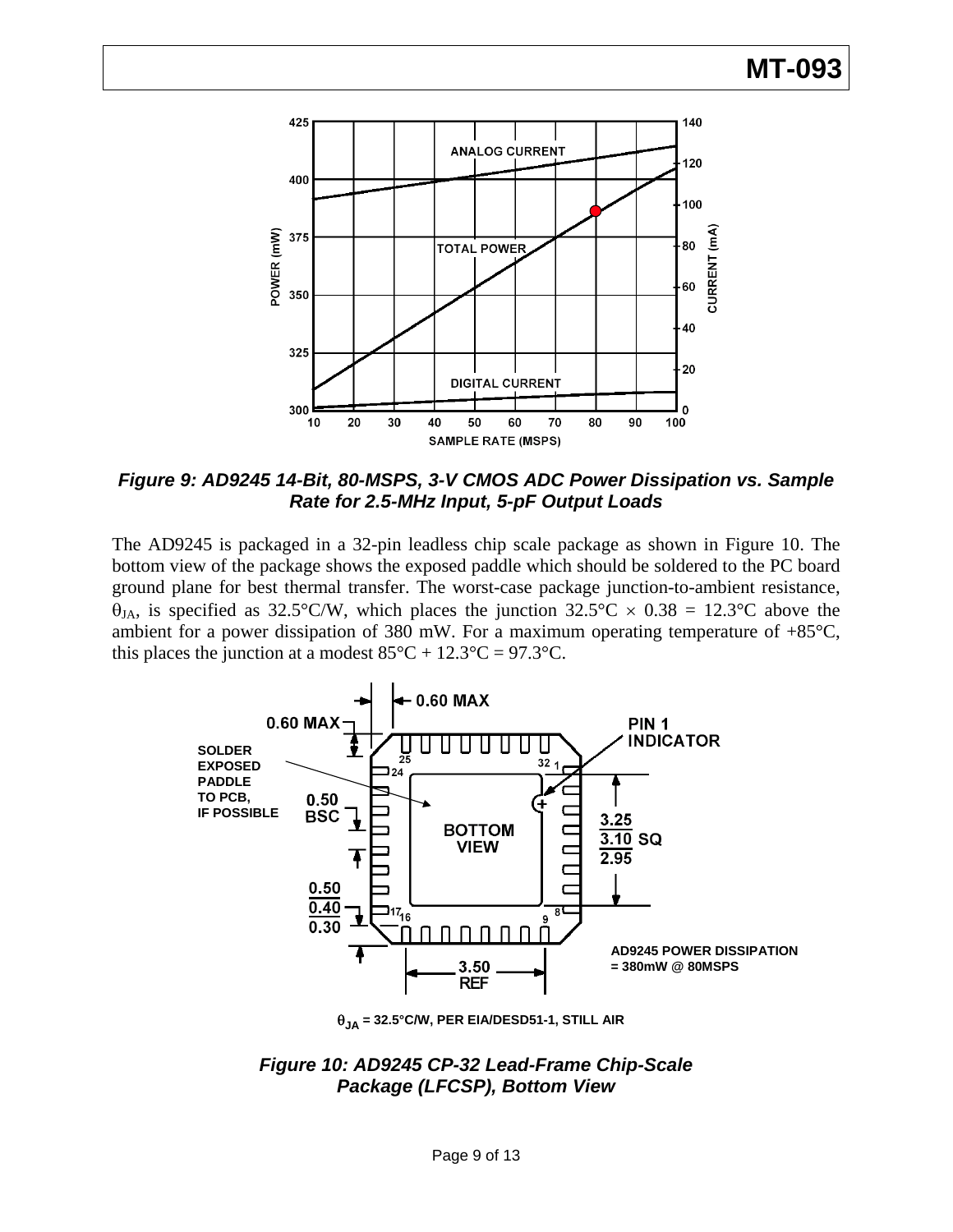## **MT-093**

The [AD9430](http://www.analog.com/en/analog-to-digital-converters/ad-converters/ad9430/products/product.html) is a high performance 12-bit, 170-/210-MSPS 3.3-V BiCMOS ADC. Two output modes are available: dual 105-MSPS demultiplexed CMOS outputs, or 210-MSPS LVDS outputs. Power dissipation as a function of sampling frequency is shown in Figure 11. Analog and digital supply currents are shown for CMOS and LVDS modes for an analog input frequency of 10.3 MHz. Note that in the LVDS mode and a sampling frequency of 210 MSPS, total supply current is approximately 455 mA—yielding a total power dissipation of 1.5 W.



**TOTAL CURRENT @ 210MSPS, LVDS MODE = 55mA + 400mA = 455mA TOTAL POWER DISSIPATION = 3.3V** × **455mA = 1.5W**

## *Figure 11: AD9430 12-Bit 170-/210-MSPS ADC Supply Current vs.Sample Rate for 10.3-MHz Input*

The AD9430 is available in a 100-lead thin plastic quad flat package with an exposed pad (TQFP/EP) as shown in Figure 12. The conducive pad is connected to chip ground and should be soldered to the PC board ground plane. The  $\theta_{IA}$  of the package when soldered to the ground plane is 25°C/W in still air. This places the junction  $25^{\circ}$ C  $\times$  1.5 = 37.5°C above the ambient temperature for 1.5 W of power dissipation. For a maximum operating temperature of  $+85^{\circ}$ C, this places the junction at  $85^{\circ}C + 37.5^{\circ}C = 122.5^{\circ}C$ .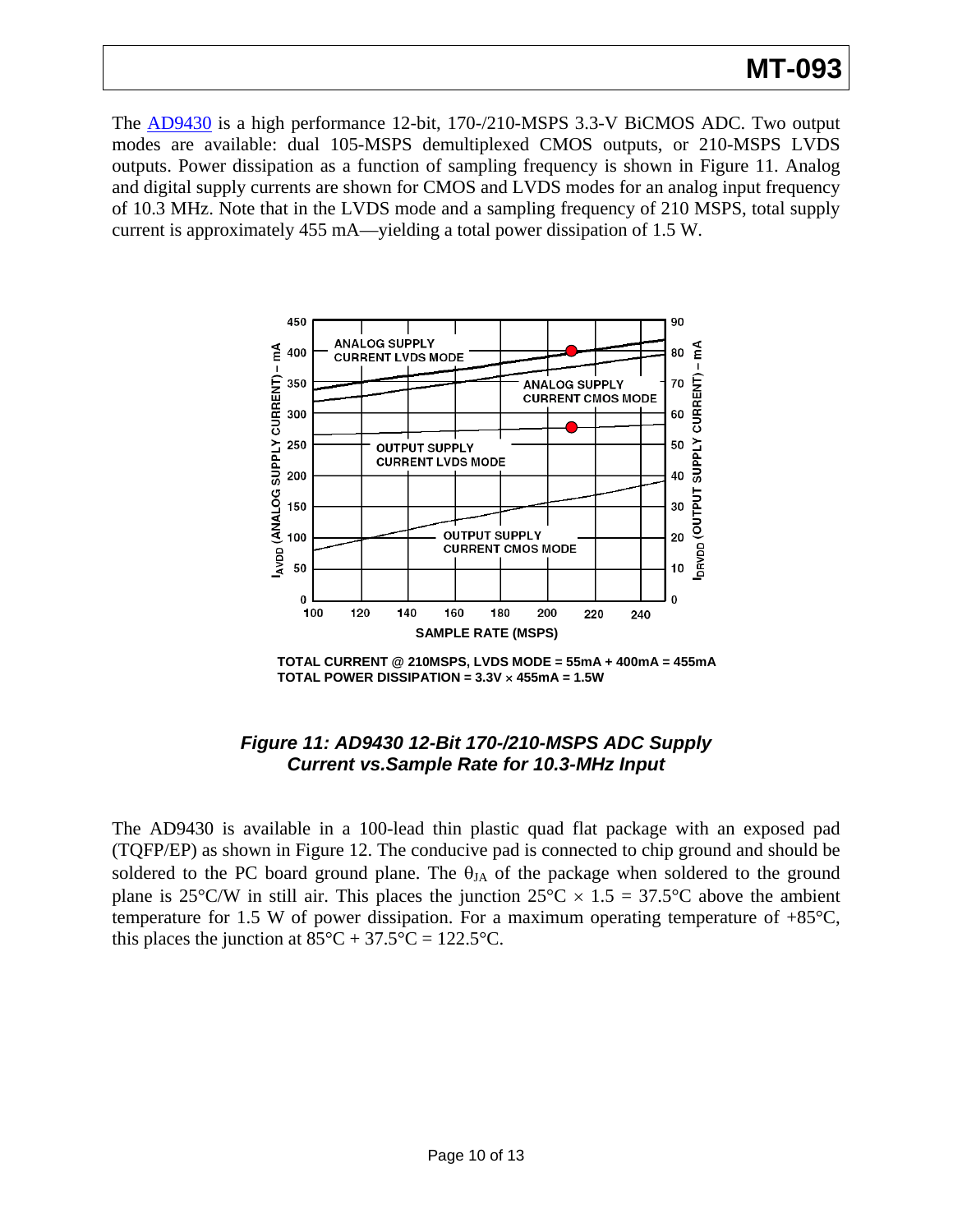

*Figure 12: AD9430 100-Lead e-PAD TQFP* 

The **[AD6645](http://www.analog.com/en/analog-to-digital-converters/ad-converters/ad6645/products/product.html)** is a high performance 14-bit, 80-/105-MSPS ADC fabricated on a high speed complementary bipolar process (XFCB), and offers high SFDR (89 dBc) and SNR (75 dB). Although there is little variation in power as a function of sampling frequency, the maximum power dissipation of the device is 1.75 W. The package is a thermally enhanced 52-lead PowerQuad 4® with an exposed pad as shown in Figure 13.



*Figure 13:AD6645 52-Lead Power-Quad 4 (LQFP\_ED) (SQ-52) Thermally Enhanced Package, Bottom View*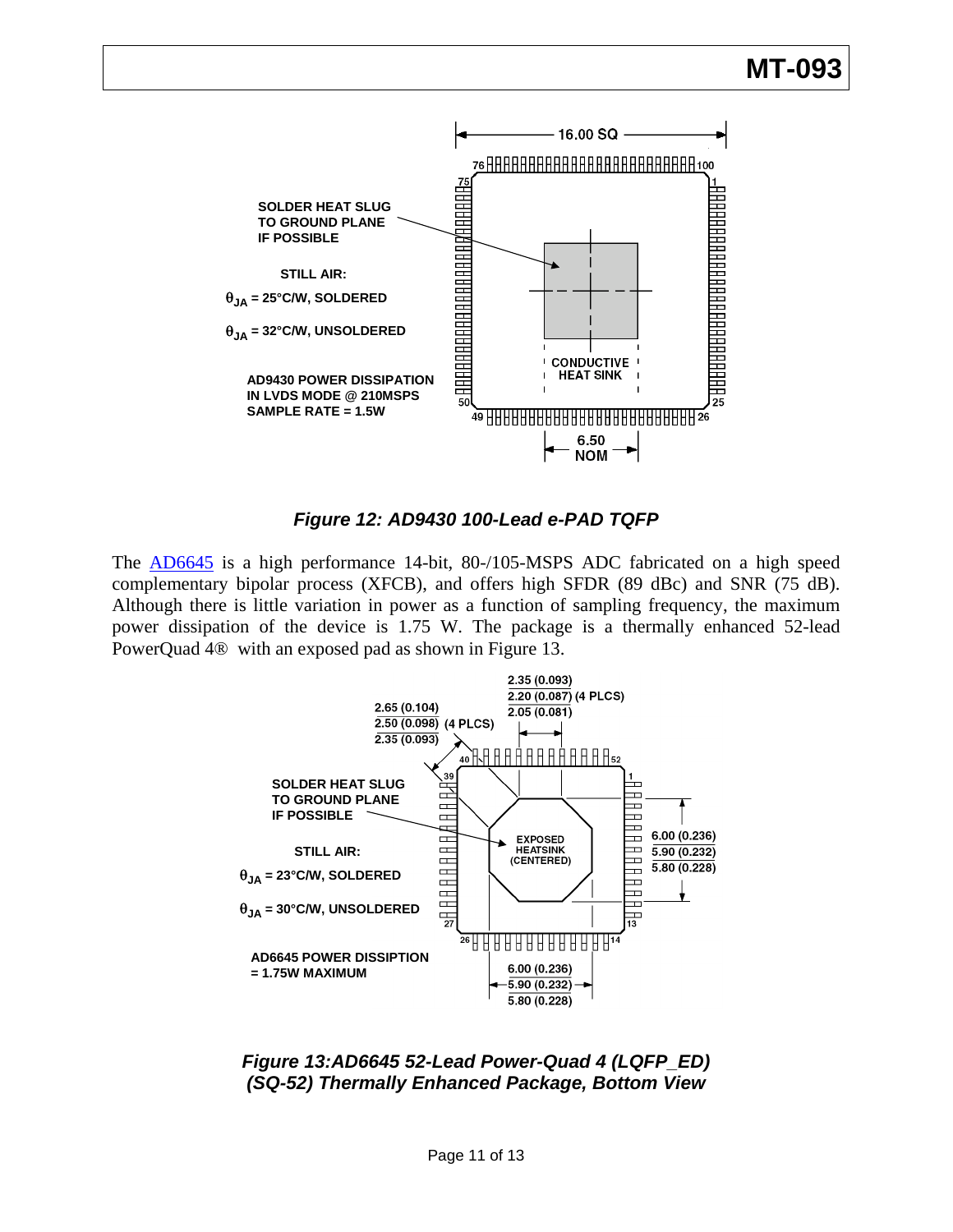It is recommended that the exposed center heatsink be soldered to the PC board ground plane to reduce the package  $\theta_{JA}$  to 23°C/W in still air. For 1.75 W of power dissipation, this places the junction temperature  $23^{\circ}\text{C} \times 1.75 = 40.3^{\circ}\text{C}$  above the ambient temperature. For a maximum operating temperature of  $+85^{\circ}$ C, this places the junction at  $85^{\circ}$ C + 40.3°C = 125.3°C. The thermal resistance of the package can be reduced to  $17^{\circ}$ C/W with 200 LFPM airflow, thereby reducing the junction temperature to 30 $\degree$ C above the ambient, or 115 $\degree$ C for an operating ambient temperature of +85°C.

High speed CMOS DACs (such as the TxDAC<sup>®</sup> series) and DDS ICs (such as the AD985x series) also have clock-rate dependent power dissipation. For example, in the case of the [AD9777](http://www.analog.com/en/digital-to-analog-converters/da-converters/ad9777/products/product.html) 16-bit, 160-MSPS dual interpolating DAC, power dissipation is a function of clock rate, output frequency, and the enabling of the PLL and the modulation functions. Power dissipation on 3.3-V supplies can range from 380 mW ( $f_{DAC} = 100$  MSPS,  $f_{OUT} = 1$  MHz, no interpolation, no modulation) to 1.75 W ( $f_{\text{DAC}} = 400$  MSPS,  $f_{\text{DATA}} = 50$  MHz,  $f_s/2$  modulation, PLL enabled). These and similar parts in the family are also offered in thermally enhanced packages with exposed pads for soldering to the PC board ground plane.

Further detail on thermal and manufacturing aspects of LFCSP packages can be found in Reference 4.

## **SUMMARY**

These discussions on the thermal application issues of op amps and data converters haven't dealt with the classic techniques of using clip-on (or bolt-on) type heat sinks. They also have not addressed the use of forced air cooling, generally considered only when tens of watts must be handled. These omissions are mainly because these approaches are seldom possible or practical with today's op amp and data converter packages.

The more general discussions within References 5-7 can be consulted for this and other supplementary information.

An interactive design tool, [Power Dissipation vs. Die Temperature Calculator](http://designtools.analog.com/dt/powertemp/powertemp.html), is available on the Analog Devices' website to aid in performing thermal calculations with external heatsinks.